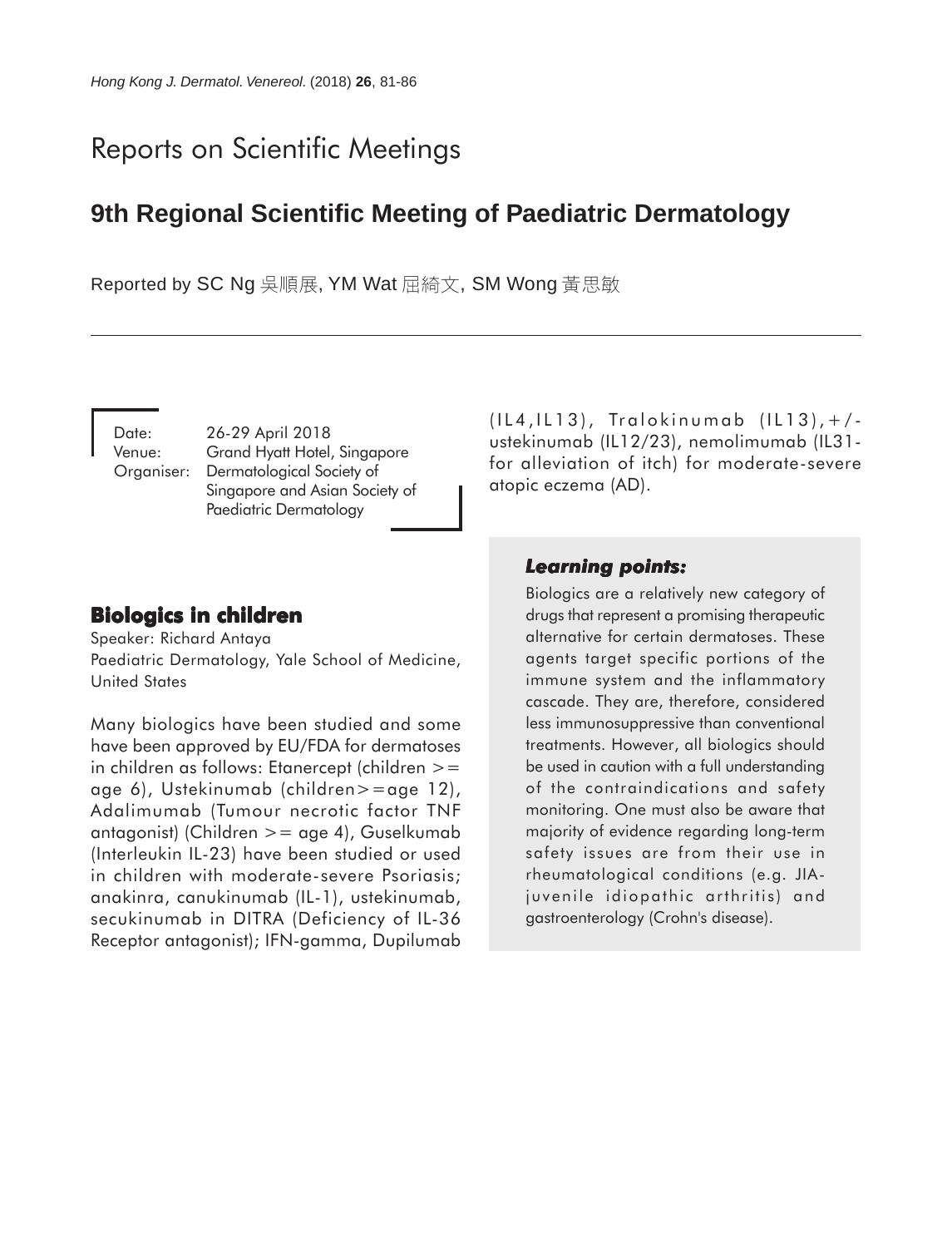## **Update of diagnosis and management of epidermolysis bullosa**

Speaker: Jamima Mellerio

St. John Institute of Dermatology, Guy's and St Thomas Foundation Trust, London, United Kingdom

Several new targeted genes and clinical subtypes have been identified since publication in 2008 of the report of the last International Consensus Meeting on the diagnosis and classification of epidermolysis bullosa (EB). In this latest consensus report in 2014, a new approach to classification ("*onion skinning*" - Analogous to peeling an onion,) was introduced, taking into account sequentially the major EB type present (based on identification of the level of skin cleavage: intradermal (EBS Simplex), within epidermis (JEB/Junctional), beneath skin Basal membranous zone (BMZ) (DEB/Dystrophic), Mixed pattern of blistering on multiple levels within and beneath the basement membrane zone (Kindler Syndrome). Apart from Kindler and Ogna, almost all eponymous names such as Dowling Meara, Herlitz, Hallopeau-Siemens etc. were abandoned.

In the recent consensus, phenotypic characteristics (distribution: Localised vs. generalized; and severity of disease activity; specific extra-cutaneous features; other), mode of inheritance (dominant vs. recessive), targeted protein and its relative expression in skin, gene involved and type(s) of mutation present (From immunofluorescence IF to molecular testing) were also included.

For neonates presenting with skin fragility/loss, it may be impossible to distinguish clinically between the subtypes. Skin biopsy is needed and turnaround time is usually faster with neonatal skin biopsy for major types of EB. For blistering in babies, children and adults, based on clearer clinical clues, genetic testing can be done directly instead.

Best clinical practice guidelines are still in progress but have incorporated multidisciplinary approach: podiatry, management on anaemia/ constipation, occupational therapy,

physiotherapy, hand surgery and rehabilitation, women's health and childbirth counselling. Research regarding future therapies include: cell therapy (allogeneic fibroblast injection, mesenchymal stromal cells, bone marrow transplantation); gene therapy (correction of JEB by genetically modified epidermal stem cells; same ex-vivo approach for recessive dystrophic EB and gene-corrected fibroblast injections in RDEB).

#### *Learning points: Learning points:*

The proposed classification scheme are of value both to clinicians and researchers as it emphasises both the clinical and molecular features of each EB subtype, and has sufficient flexibility to permit further modifications in future.

## **Cutaneous lymphoma in children**

Speaker: Suat Hoon Tan National Skin Centre, Singapore

Between 1994 and 2016, there were 411 patients (21%) with cutaneous lymphomas under the care of National Skin Centre, Singapore of which there were 85 cases who were under 16 years of age.

Mycosis fungoides (MF) in children of male gender are affected more often, while the predominant subtype in children and adolescents is hypopigmented MF. According to a study in Singapore, mean age at diagnosis was 10 years of age and 91% were hypopigmented MF. This should be differentiated from vitiligo, atopic dermatitis, pityriasis alba, pityriasis lichenoides chronicus (PLC) and progressive confluent and macular hypomelanosis. In children, MF is more commonly associated with PLC which can progress to cutaneous T-cell lymphoma (CTCL) including MF, lymphomatoid papulosis or co-exist with MF.

Most cases of MF in children are stage 1A or 1B disease with survival rates similar to those in the general population. Tsianakas et al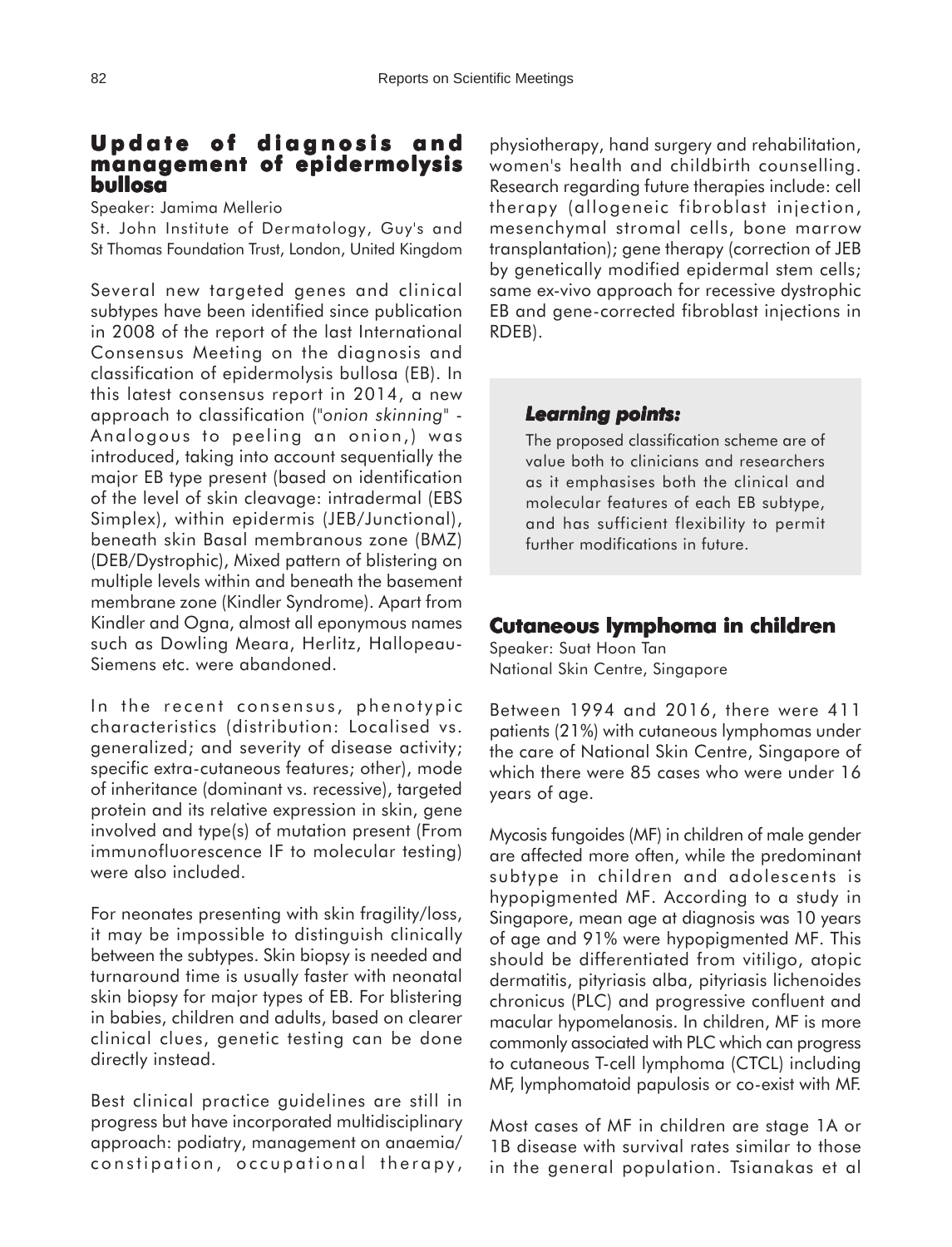reported a case series of CTCL in 254 children younger than 16 years in which after a median follow-up of 7.75 years, the results were as follows: disease free 34%, improved 18%, active disease (stable or progressive) 43% and overall mortality 4%.

Lymphomatoid papulosis is a primary cutaneous CD30+ T-cell lymphoproliferative disorder and, as for adults, is self-limiting in children. The lesions may scar or leave post-inflammatory pigmentary changes and differential diagnoses include insect bites, pityriasis lichenoides et varioliformis acuta, primary cutaneous anaplastic large cell lymphoma.

In subcutaneous panniculitis-like T-cell lymphoma (SPTCL), a wait-and-see strategy or systemic steroids can be considered as first-line therapeutic approach in children. In a minority of cases, the disease can behave aggressively and can be accompanied by haemophagocytic syndrome with a more aggressive course and death.

Hydroa vacciniforme-like T-cell lymphoma is a chronic EBV+ lymphoproliferative disorder of childhood that occurs mainly in South and Central America and Asia. It presents as blisters that heal with scarring, ulcers commonly over sun-exposed sites, facial oedema, and sometimes lymphadenopathy and hepatosplenomegaly. Patients may also demonstrate hypersensitivity to mosquito bites. This type of cutaneous lymphoma has a favourable response to conservative therapy but with long-term risk of developing systemic lymphoma.

Aggressive lymphomas in children exist and mostly as secondary forms of lymphomas. These include secondary anaplastic large cell lymphoma (skin, lymph nodes), NK/T cell lymphoma (skin, nasopharynx, lymph nodes) and B lymphoblastic leukaemia/lymphoma (bone marrow, skin, lymph nodes, extramedullary sites).

In summary, there is a wide spectrum of primary and secondary cutaneous lymphomas in children and recognition by dermatologists is

crucial. Diagnosis can only be established by biopsy of skin lesions, sometimes even in systemic lymphomas. Mycosis fungoides is the commonest form of cutaneous lymphoma in children and is characterised by early stage disease, predominant hypopigmented subtype, good response to therapy and overall good prognosis. Long-term follow up is necessary.

#### *Learning points: Learning points:*

There is a wide spectrum of primary and secondary cutaneous lymphomas in children and recognition by dermatologists is crucial. Diagnosis can only be established by biopsy of skin lesions, sometimes even in systemic lymphomas. Mycosis fungoides is the commonest form of cutaneous lymphoma in children and is characterised by early stage disease, predominant hypopigmented subtype, good response to therapy and overall good prognosis. Long-term follow up is necessary.

## **Pediatric leprosy (Hansen's disease) in high definition**

Speaker: Wilsie Salas-Walinsundin East Avenue Medical Center, Quezon City; University of Santo Tomas, Manila, Philippines

Clinically, leprosy consists of spectrum of disease ranging from tuberculoid leprosy (TT), borderline tuberculoid (BT), borderline (BB), borderline lepromatous (BL) to lepromatous leprosy (LL). Indeterminate leprosy is the early form of leprosy and subsequent course depends on the cell-mediated immunity of the host. A strong cell-mediated immunity may lead to resolution of the disease or the milder tuberculoid subtypes. At the other end of the spectrum, in those with a humoral immune response, the disease will be closer to the lepromatous pole with higher bacterial load.

Apart from the disease spectrum itself, reactions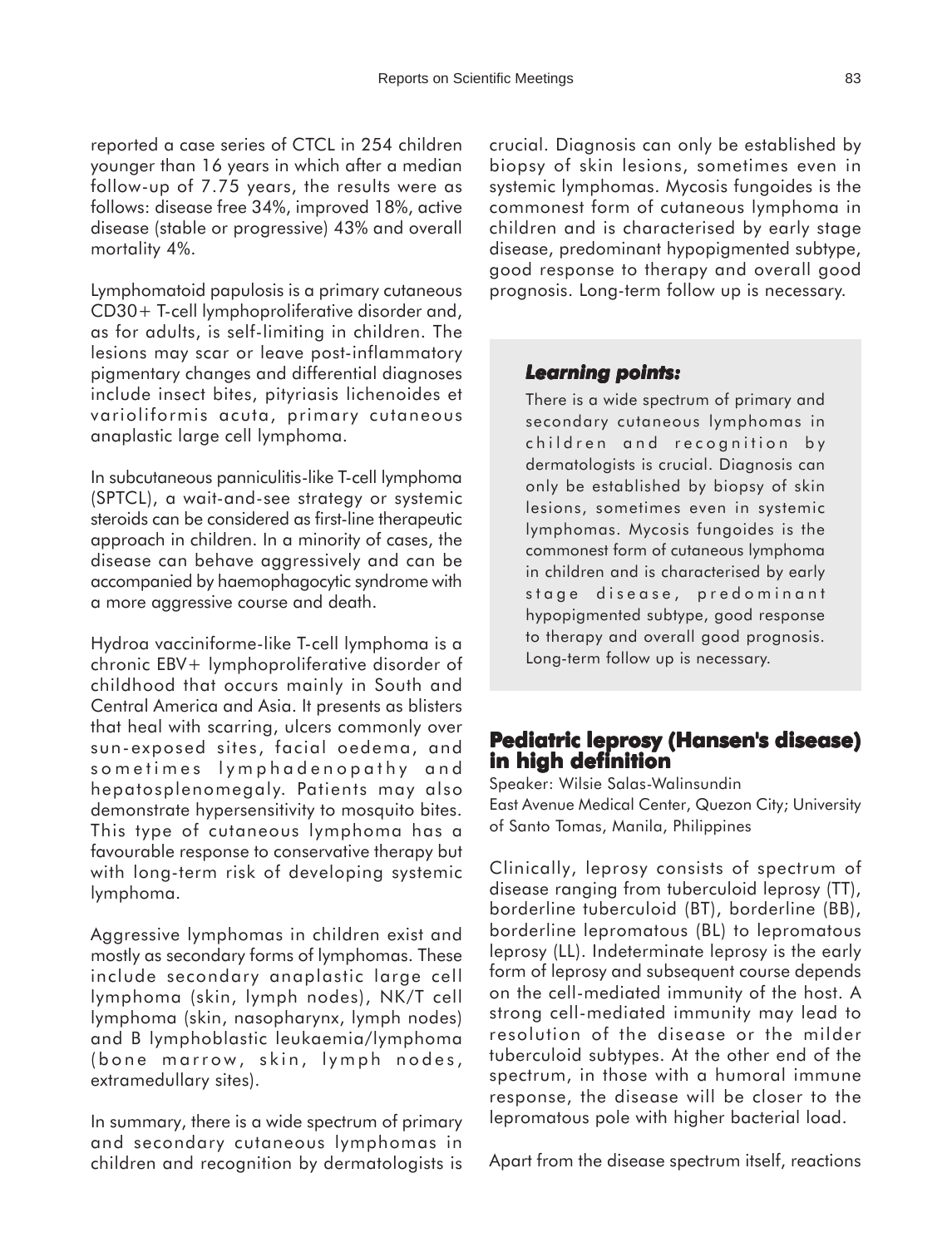such as reversal reaction and erythema nodosum leprosum (ENL) are also commonly encountered and are a challenge in leprosy care.

Paediatric leprosy reactions can be divided into mild and severe. For mild reactions in which there is mild swelling of skin lesions, mild fever but no nerve trunk involvement or ulceration of lesions. Physicians are recommended to give analgesics only, bed rest and perform nerve function tests every two weeks while continuing Multidrug Therapy (MDT). On the other hand, for severe reactions with features of high fever and other constitutional signs and symptoms, skin ulceration, nerve damage of less than 12 months duration (muscle weakness, loss of sensation and/or nerve pain), orchitis, iritis, ostitis, nephritis, acrofacial swelling and painful neuritis, oral prednisolone is recommended by WHO (adult regimen: 40 mg/day for first two weeks; then reducing by 10 mg every two weeks till 20 mg /day; then further reducing by 5 mg every two weeks afterward to complete a 12 week course) as well as clofazimine if prednisolone is contraindicated while continuing MDT. In children, the prednisolone is started at 1-2 mg/kg/day and tapered accordingly.

According to leprosy research by Matsuoka et al 2007, in 252 isolates obtained from new cases studied in Indonesia, Myanmar and Philippines, which have a high prevalence of leprosy, 3% of isolates were dapsone resistant and 2% were rifampicin resistant. In samples taken from patients with leprosy relapse, significantly more resistance mutations were detected: 15% isolates had dapsone resistance mutations, and 8% had rifampicin resistance mutations.

Apart from the leprosy antimicrobial resistance, curing the stigma of leprosy is another major issue for health professionals. We as health professionals must be prepared to make the first move and give that first touch to children with leprosy.

#### *Learning points: Learning points:*

Hypopigmented patches in children that persist despite treatment should be reviewed for loss of sensation to exclude leprosy especially in those from highly endemic countries.

#### **Approach to ichthyosis**

Speaker: Joyce Teng Stanford University, USA

Advances in harlequin ichthyosis management include surgical care and research on using biologics for this condition.

For skin care in children with ichthyosis, one should minimise friction and use emollients, drain blisters with a sterile needle and avoid de-roofing blisters. Non-adherent dressings such as silicone-based dressings should be used and consider using cyanoacrylate glue (e.g. Krazy glue or Super glue) for deep fissures. Furthermore, dilute vinegar baths using distilled white or apple cider vinegar may be considered and may be repeated two to three times per week.

Direct genetic testing for ichthyosis includes exome sequencing such as targeted capture or whole exome sequencing (WES), sequencing for "hotspot" mutations and multiplex PCR and oligonucleotide arrays.

There have been new gene discoveries in disorders of keratinisation via:

- 1. Tiered screening for mutations in known genes based on disease and mutation prevalence.
- 2. Exome sequencing of index cases without mutation.
- 3. Analysis (per mutation, pathway, representation within cohort).
- 4. The development of a well-phenotyped and genotyped cohort for collaborative research.

There is also ongoing research on targeted topical therapy for dominant-negative genetic disease and other skin conditions.